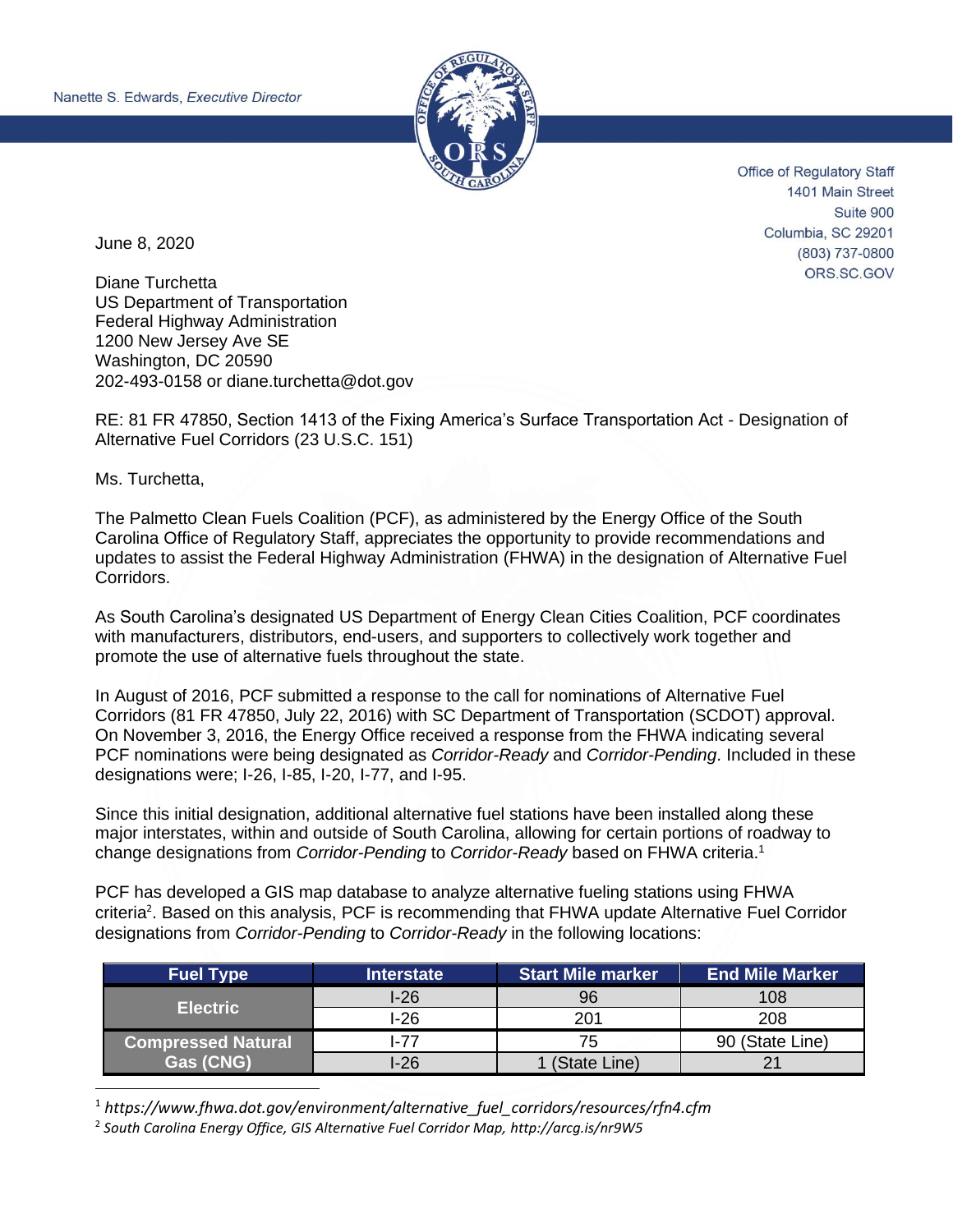Attached to this letter, you will find more specific details to include maps, descriptors, and station additions (Attachment 1).

Again, we appreciate this opportunity and look forward to continuing the work already underway to promote the use of alternative fuels and alternative fuel infrastructure. Please do not hesitate to reach out if there are any questions.

Sincerely,

Read

Catherine Reed Deputy Director Energy Office, SC Office of Regulatory Staff

Ben Kessler Clean Transportation Specialist/ Palmetto Clean Fuels Coordinator Energy Office, SC Office of Regulatory Staff

*Attachments: Alternative Fuel Corridor Change-in-Status Details*

*CC: Nick Boozer South Carolina Department of Transportation [boozerjn@scdot.org](mailto:boozerjn@scdot.org)*

> *Jessica Hekter Federal Highway Administration South Carolina Division [jessica.hekter@dot.gov](mailto:jessica.hekter@dot.gov)*

*Mike Scarpino US Department of Transportation, Volpe Center [michael.scarpino@dot.gov](mailto:michael.scarpino@dot.gov)*

*Stephen Costa US Department of Transportation, Volpe Center [stephen.costa@dot.gov](mailto:stephen.costa@dot.gov)*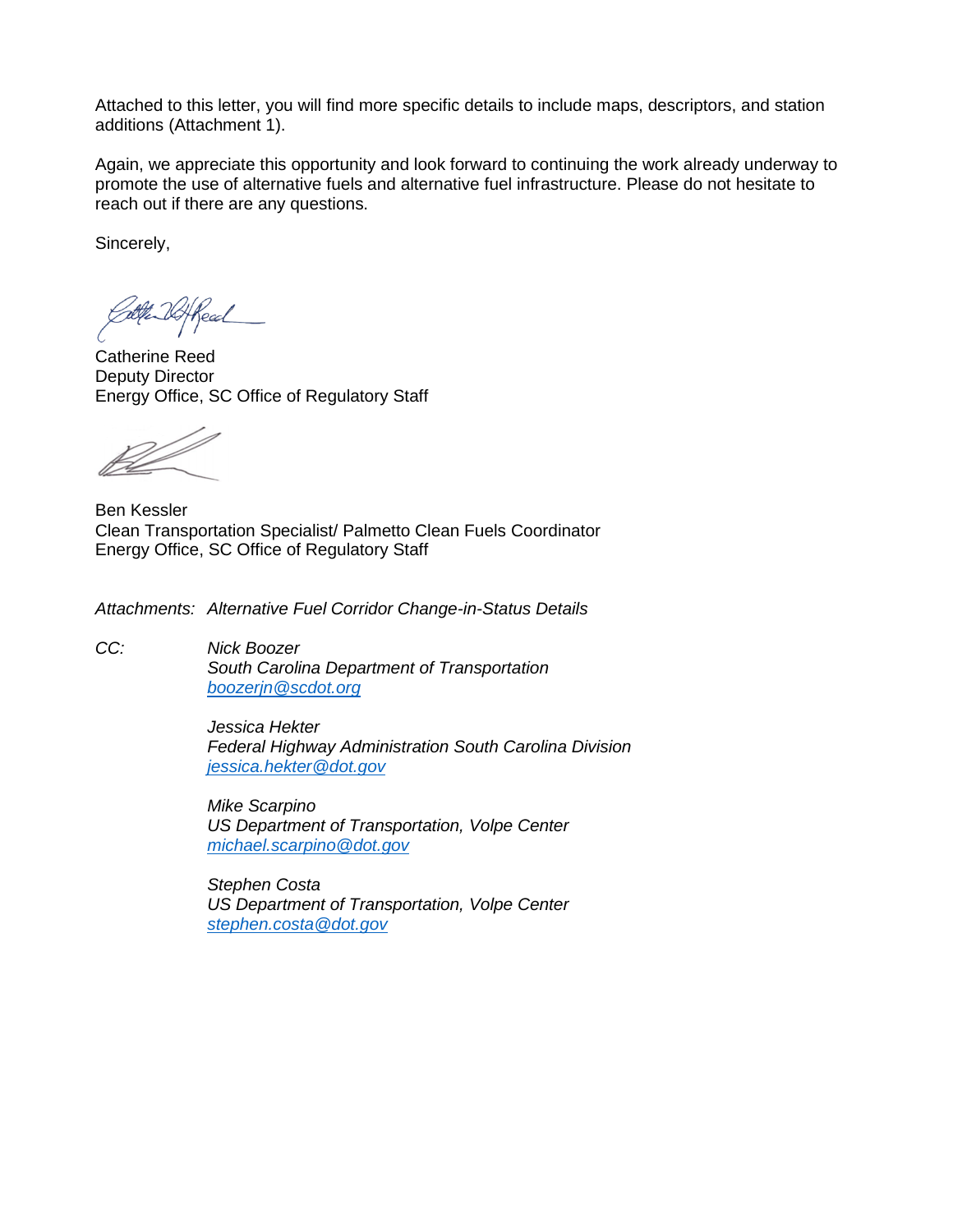## **Attachment 1: Alternative Fuel Corridor Change-in-Status Details**



| <b>Fuel</b><br><b>Type</b> | <b>Interstate</b> | <b>Begin/End Stations</b>                                                             | <b>AFDC Link</b>                                                              | <b>Details</b>        | <b>Distance</b><br><b>Between</b><br><b>Stations</b> |
|----------------------------|-------------------|---------------------------------------------------------------------------------------|-------------------------------------------------------------------------------|-----------------------|------------------------------------------------------|
| EV                         | $1-26$            | <b>BEGIN:</b><br><b>Richland Library</b><br>1431 Assembly St                          | https://afdc.energy.go<br>v/fuels/electricity locat<br>ions.html#/station/934 | Number of<br>Ports: 2 | 12 miles                                             |
|                            |                   | Columbia, SC 29201<br><b>END:</b><br>Spinx<br>8001 Broad River Road<br>Irmo, SC 29063 | https://afdc.energy.go<br>v/fuels/electricity locat<br>ions.html#/station/934 | Number of<br>Ports: 2 |                                                      |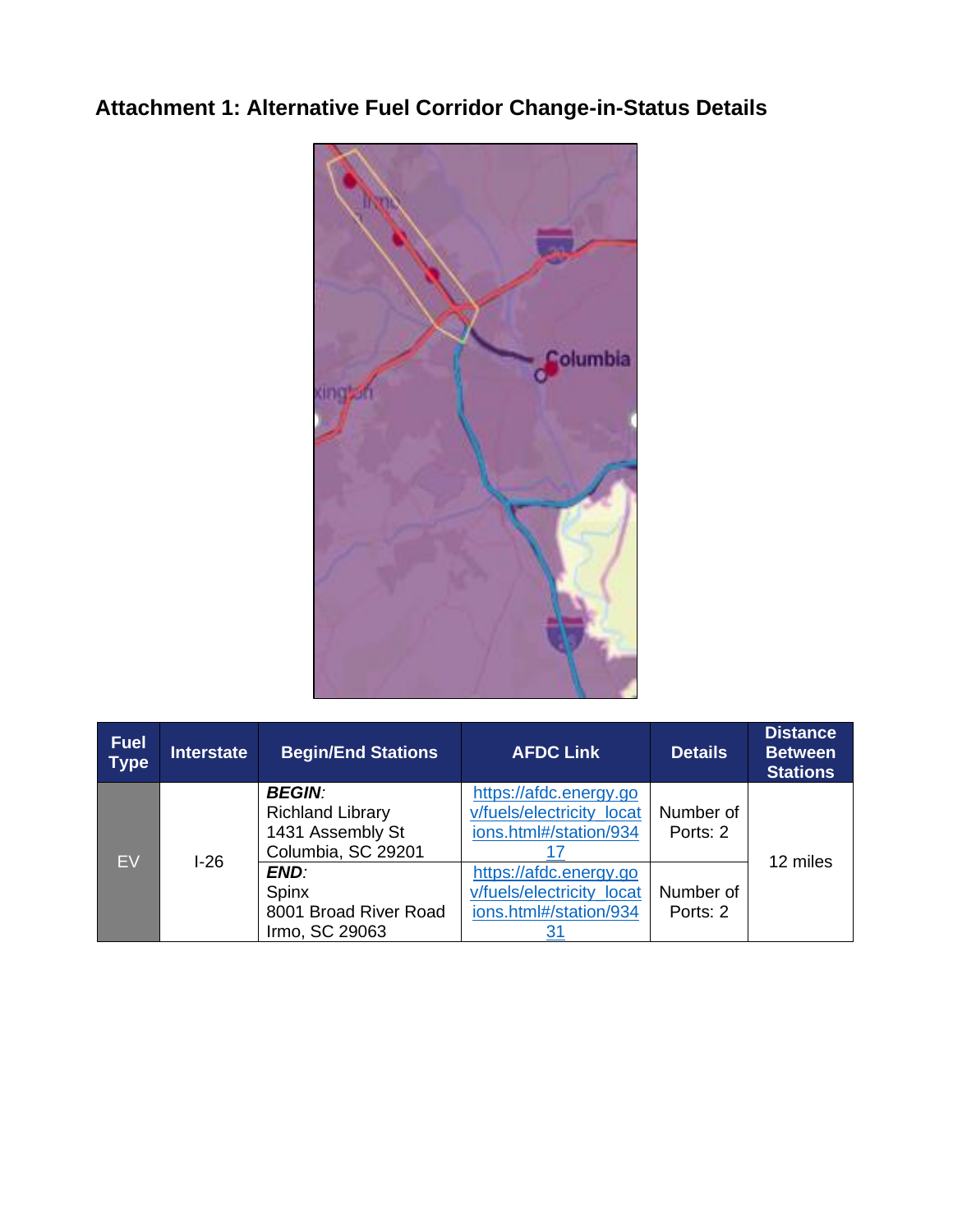

| <b>Fuel</b><br><b>Type</b> | <b>Interstate</b> | <b>Begin/End Stations</b>                                       | <b>AFDC Link</b>                                                                         | <b>Details</b>        | <b>Distance</b><br><b>Between</b><br><b>Stations</b> |
|----------------------------|-------------------|-----------------------------------------------------------------|------------------------------------------------------------------------------------------|-----------------------|------------------------------------------------------|
| EV                         | $1-26$            | <b>BEGIN:</b><br>Spinx<br>9636 Highway 78<br>Ladson, SC 29456   | https://afdc.ener<br>gy.gov/fuels/ele<br>ctricity location<br>s.html#/station/<br>93432  | Number of<br>Ports: 2 | 7 miles                                              |
|                            |                   | END:<br>Target<br>7250 Rivers Ave<br>North Charleston, SC 29406 | https://afdc.ener<br>gy.gov/fuels/ele<br>ctricity_location<br>s.html#/station/<br>122985 | Number of<br>Ports: 4 |                                                      |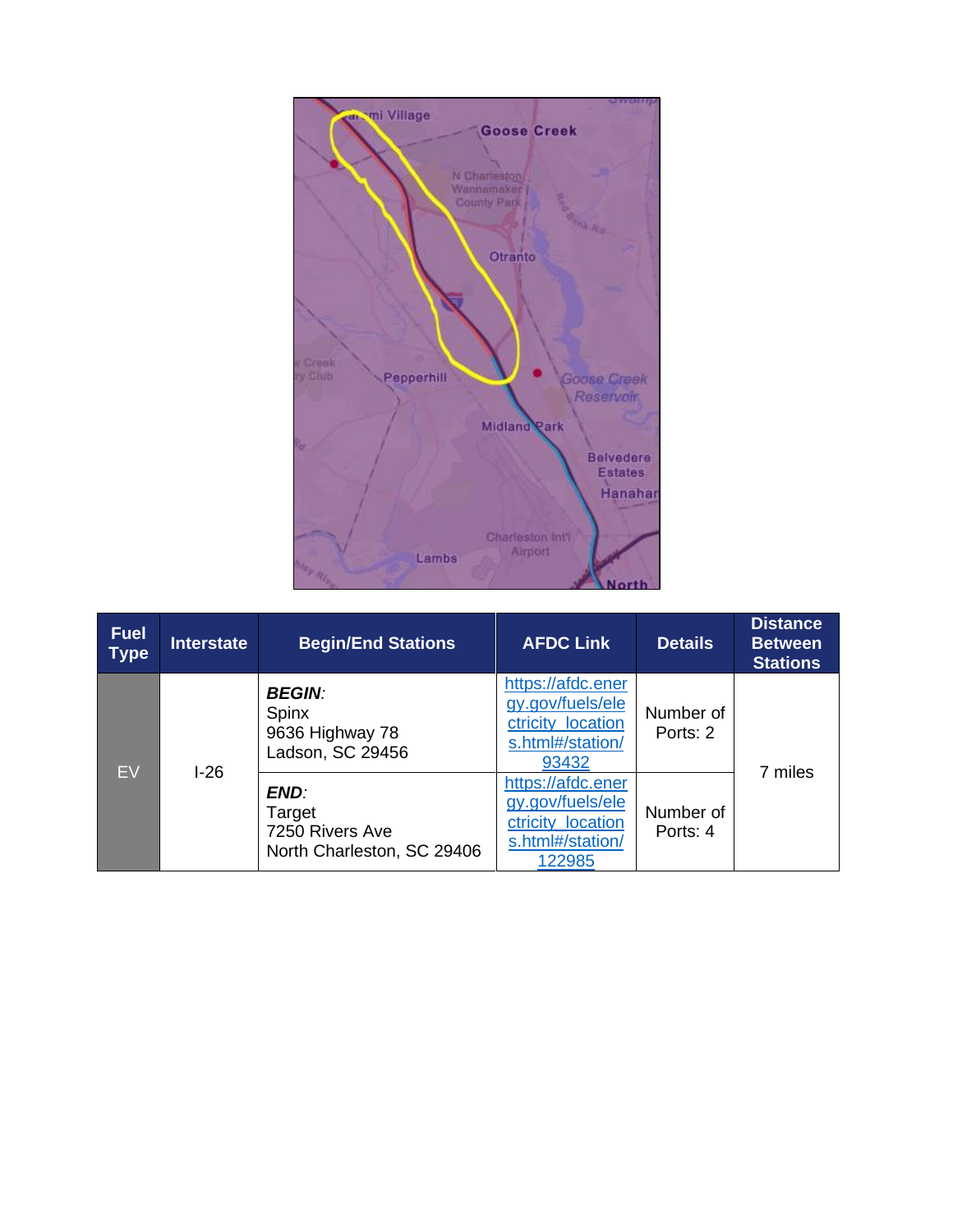

| <b>Fuel</b><br><b>Type</b> | <b>Interstate</b> | <b>Begin/End Stations</b>                                                       | <b>AFDC Link</b>                                                                        | <b>Details</b>              | <b>Distance</b><br><b>Between</b><br><b>Stations</b> |
|----------------------------|-------------------|---------------------------------------------------------------------------------|-----------------------------------------------------------------------------------------|-----------------------------|------------------------------------------------------|
| <b>CNG</b>                 | $I - 77$          | <b>BEGIN:</b><br>City of Rock Hill<br>757 S Anderson Rd<br>Rock Hill, 29730     | https://afdc.ener<br>gy.gov/fuels/nat<br>ural gas locati<br>ons.html#/statio<br>n/39193 | 3600psi<br><b>Fast Fill</b> | 26 miles                                             |
|                            |                   | END:<br><b>American Natural Gas</b><br>9960 Brookford St<br>Charlotte, NC 28273 | https://afdc.ener<br>gy.gov/fuels/nat<br>ural gas locati<br>ons.html#/statio<br>n/53630 | 3600psi<br><b>Fast Fill</b> |                                                      |